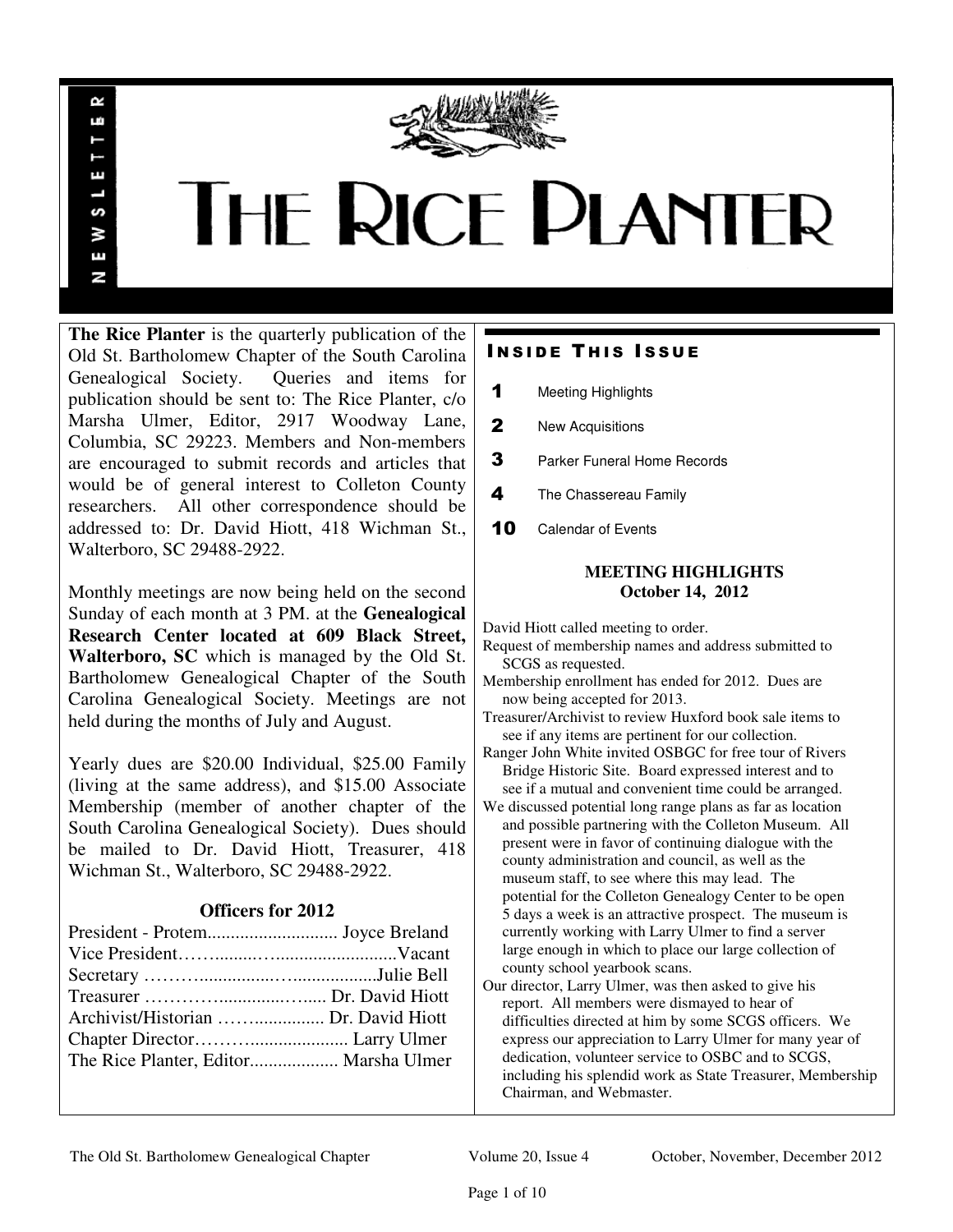# **Meeting Highlights cont'**

Members were reminded to be thinking of potential speakers for our meetings next spring. The nominations committee chairlady, Bobbi Hiott, gave a slate of recommendations for officers for next month's election: President Joyce Breland Vice Pres. Victoria Tuten Secretary Catherine Branham Treasurer David Hiott<br>Archivist David Hiott David Hiott Director Larry Ulmer Editor Marsha Ulmer

Meeting Adjourned. Members present: David and Bobbi Hiott, Victoria Tuten, Larry and Marsha Ulmer.

#### **Meeting Highlights November 11 2012**

President, Joyce Breland called meeting to order. Minutes and Treasurer's Report given and accepted. Bobbie Hiott, chairperson for the nominations committee, read slate of officers for the coming term. Vote taken and all nominees were elected. Those elected were:

| Joyce Breland     | President                   |
|-------------------|-----------------------------|
| Victoria Tuten    | Vice President              |
| Catherine Branham | Secretary                   |
| David Hiott       | Treasurer                   |
| David Hiott       | Archivist                   |
| Larry Ulmer       | Director                    |
| Marsha Ulmer      | <b>Editor of Newsletter</b> |

Joyce Breland introduced our speaker, JoAnn Boone.

JoAnn started her presentation with an educational film by the Daughters of the American Revolution. It described the work of the DAR in promoting: Patriotism, Education, Historic Preservation, and Medical Research.

JoAnn then spoke of the requirements for membership in DAR and Sherry Cawley spoke in more detail about the research and sources that are necessary to prove a line of ancestry to the American Revolution.

Sherry Cawley donated the publications: American Genealogical Research at DAR in Washington, DC, Is that Service Right? And Is That Lineage Right? to our chapter.

# Meeting adjourned.

Members present: Julie Bell, JoAnn Boone, Joyce Breland, Gary Brightwell, Sherry Cawley, Bobbi and David Hiott, John S. Hiott, Joy M. Lawson, Libbie Steadman, Billy Syfrett, Larry and Marsha Ulmer.

# **NEW ACQUISITIONS TO OLD ST BARTHOLOMEW GENEALOGICAL CHAPTER RESEARCH CENTER**

| <b>NAME</b><br>Tracing Ancestors in Barbados<br>By G. Lane                   | <b>DONOR</b><br>Memorial Fund - Ruth Lane |
|------------------------------------------------------------------------------|-------------------------------------------|
| Orangeburg Co, SC Index of<br><b>Probate Records</b>                         | Memorial Fund – Ruth Lane                 |
| Mem. Stones, Cem. Inscriptions<br>Of Upper Dorchester Co, SC                 | Eva Beach                                 |
| American Genealogical Research<br>At the DAR, Washington, DC                 | <b>Sherry Cawley</b>                      |
| DAR, Is That Service Right?                                                  | <b>Sherry Cawley</b>                      |
| DAR, Is That Lineage Right?                                                  | <b>Sherry Cawley</b>                      |
| Mizpah Methodist Church<br>Anniversary Homecomings<br>$2000 - 2010$          | Larry and Marsha Ulmer                    |
| Mizpah Methodist Church<br>Anniversary Homecomings<br>$2011 - 2012$          | Joyce Breland                             |
| Colleton Co. Road Atlas 2005                                                 | Joyce Breland                             |
| Two plats from 1890s from<br>Near Edisto River                               | <b>Richard Cooler</b>                     |
| Boxes of transparencies for<br>Overhead projectors                           | Libby Steadman                            |
| County Offices & Officers<br>Barnwell Co, SC 1775-1975                       | Victoria Tuten                            |
| Founding Citizens of Our New<br>County (Hampton) late 1860<br>- Early 1870's | HCHS                                      |

# **SPECIAL ANNOUNCEMENT**

It is time to renew your membership to Old St Bartholomew Genealogical Chapter. Please do so by filling in and mailing your renewal form which has been inserted with your newsletter "The Rice Planter"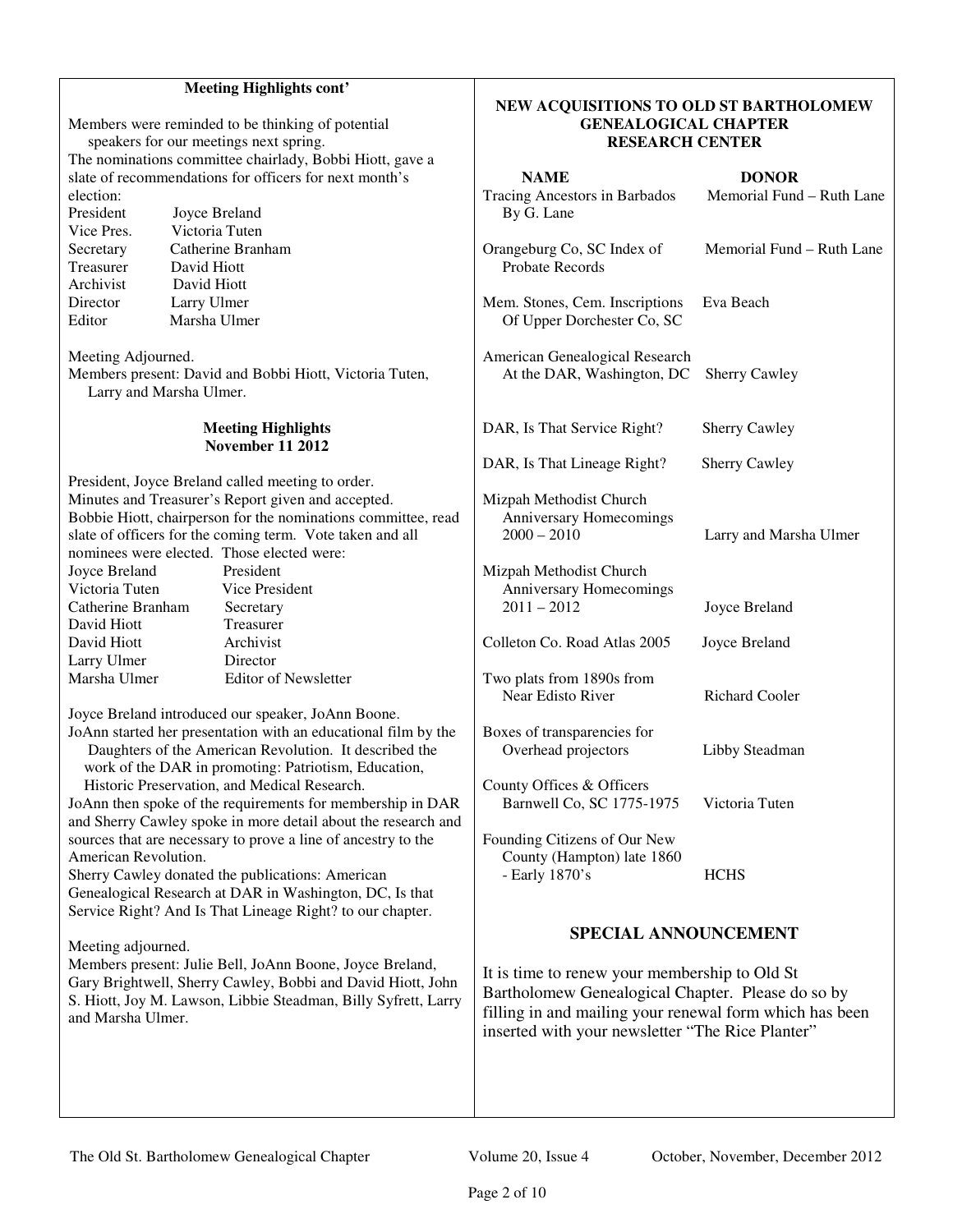# **PARKER FUNERAL HOME RECORDS**

#### **Breland, Lula Black**

b. Dec 10, 1875 Colleton County, SC d. Feb 25 1957 Ruffin, Colleton County, SC bur: Bethel Methodist Church, Colleton County, SC Spouse: J. A. Breland Father: Robert Black b. Colleton County, SC Mother: Jane Smith b. Colleton County, SC Son: Robert Breland of Bamberg, SC Dau: Mrs. D. C. H. Hudson of Ruffin, SC Mrs. W. Dan Breland of Ruffin, SC Miss Lois Breland of Ruffin, SC Mrs. R. Klein Williams of Ruffin, SC Bro: Rev. Walter Black of Ruffin, SC

#### **Brown, Infant Son**

b. Feb 25 1957 Colleton County Hospital, Walterboro, SC d. Feb 26 1957 Colleton County Hospital, Walterboro, SC bur: Live Oak Cemetery, Walterboro, SC Father: Ellis Brown b. Williamsburg County, SC Mother: Marjorie Hickman b. Colleton County, SC Grandmother: Mrs. Marian L. Brown

## **Brown, William James**

b. Feb 21 1891 near Kingstree, SC d. Jan 3 1957 State Hospital, Columbia, SC bur: Union Cemetery at Salters, SC Occ: Laurel Springs Plantation Superintendent, Green Pond, SC Spouse: Marian Langford Father: William Joseph Brown b. Marion, SC Mother: Margaret McClary b. Williamsburg County, SC Son: William Marion Brown of Hartsville, SC Richard L. Brown of Raleigh, NC James Ellis Brown of Green Pond, SC Dau: Mrs. E. L. Nicholson of Augusta, GA Mrs. C. B. Linder of Charleston, SC Sis: Mrs. F. L. Baggett of Lane, SC 10 Grandchildren

#### **Burkett, Alice Goblet**

b. Dec 5 1899 Kissimmee, FL d. Apr 19 1957 Colleton County, SC bur: Mt. Pleasant Lutheran Cemetery, Mt. Pleasant, SC Spouse: John J. Burkett Father: William W. Goblet b. France Mother: Grace Bass b. Kissimmee, FL Son: Jessie Burkett of Long Island, NY Clyde Burkett of Ohio Dau: Mrs. William Carter of Long Island, NY Bro: William Goblet of Charleston, SC George Goblet of Mt. Pleasant, SC Charles Goblet of Canadys, SC Magwood Goblet of Beaver Falls, PA Sis: Mrs. H. LaFrage of Canadys, SC

#### **PARKER FUNERAL HOME RECORDS Cont'**

# **Campbell, Emily "Emma" Mims Bell**

b. Nov 3 1868 Dorchester County, SC d. Dec 1 1957 Baker Sanitarium, Charleston, SC bur: Bethel Methodist Church Cemetery 1 st Spouse: Johnathan W. Bell 2<sup>nd</sup> Spouse: William N. Campbell Father: Thomas H. Mims b. Dorchester County, SC Mother: Adeline Way b. Dorchester County, SC Foster Son: J. P. Campbell of Charleston, SC Nephews: S. W. Mims of Harleyville, SC Johnny W. Mims of Harleyville, SC Nieces: Mrs. Beulah E. Willis of Cottageville, SC Mrs. Howell Parler of St. George, SC Mrs. Tom Parler of Red Springs, NC Mrs. Ozella Dotson of Harleyville, SC

#### **Canady, Allen Paul**

b. Sep 16 1895 Charleston County, SC d. Sep 16 1957 Charleston County, SC bur: Live Oak Cemetery, Walterboro, SC Occ: Farmer Spouse: Dellie Garvin Father: J. D. Canady b. Colleton County, SC Mother: Henrietta Stephens b. Dorchester County, SC Son: Turner L. Canady of Osborn, SC Bro: E. M. Canady of Jacksonville, FL 2 grandchildren: Turner Canady Jr and Sandra Canady

#### **Carter, Annie Ray Reeves Cone**

b. Feb 27 1891 Cottageville, Colleton County, SC d. Feb 09 1957 Cottageville, Colleton County, SC bur: Old Round O Cemetery, Colleton County, SC 1 st Spouse: McGinnis Cone 2<sup>nd</sup> Spouse: O. R. Carter Father: Calvin C. Reeves b. Colleton County, SC Mother: Elizabeth Hoff b. Colleton County, SC Dau: Mrs. Jake Mims of Florence, SC Stepson: Leroy Carter Charles Carter of Savannah, GA Linwood Carter of St. Augustine, FL Stepdau: Mrs. Arthur Gilreath of Savannah, GA Bro: L. R. Reeves of Cottageville, SC Sis: Mrs. Viola Willis of Cottageville, SC Mrs. W. L. Hiott of Indiana Mrs. Dave Fisher of Charleston, SC Mrs. B. P. Rowe of Cottageville, SC Several Stepgrandchildren

#### **Catterton, Infant Son and Infant Daughter**

b. Apr 22 1957 Colleton County Hospital, Walterboro, SC d. Apr 22 1957 Colleton County Hospital, Walterboro, SC bur: Black Creek Cemetery, Colleton County, SC Father: Vernon Richmond Catterton b. Colleton County, SC Mother: Elaine Lake b. Evans, GA Grandparents: Mr and Mrs T. R. Catterton of White Hall, SC Mr. and Mrs Frank Lake of Walterboro, SC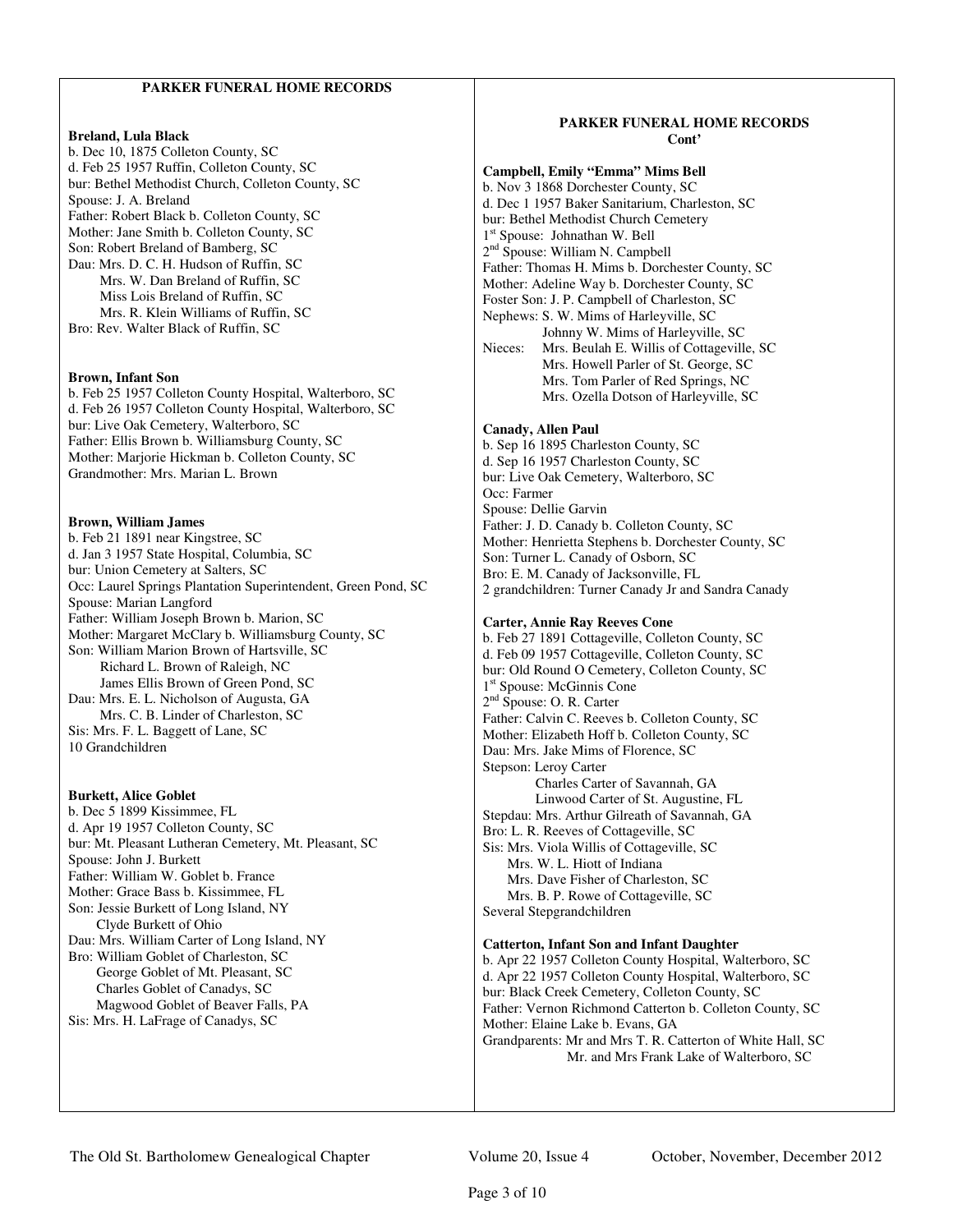#### **DESCENDANTS OF JOHN (JEAN) CHASSEREAU SR Cont' Generation Four**

- 104. **Letha Ann Ecumi Varn**, born Dec 10 1831. She married **Berry Boatright**, born Dec 17 1829 in South Carolina (son of **Sheba Walker** and **John Chesley Daniel Boatright**), died about 1900 in Cedar Key, Levi Co, FL.
	- *Children:*
	- 458 i. Thomas Boatright, born May of 1866.
- 105. **Martha Ann Elizabeth Varn**, born Oct of 1836, died Apr 30 1903. She married (1) **Edward Heyward Benton**, born about 1832 in Colleton Co, SC (son of **John Benton** and **Martha "Mattie" Hudson**), died Sep of 1864 in the Battle of Atlanta, Stone Mountain, GA, buried in Stone Mountain, Ga.

*Children:*

- 459 i. George Abner Benton, born Nov 10 1853, died Jun 27 1922. He married Artha Ann Hudson, about 1873, born Nov 23 1854 (daughter of Daniel Hudson and Rebecca Hudson), died Jun 24 1928.
- 460 ii. James Medicus "Mett" Benton, born Mar 22 1855 in Walterboro, Colleton County, SC, died Jul 12 1936 in Walterboro, Colleton Co, SC, buried in Pine Grove Baptist Church, Walterboro, SC. He married Annie Elizabeth Bishop, about 1878, born Dec 11 1860 in Walterboro, Colleton Co, SC (daughter of William J. Bishop and Jane "Mahalia" Weekly), died Mar 11 1946 in Walterboro, Colleton Co, SC, buried in Pine Grove Baptist Church, Walterboro, SC.
- 461 iii. Rebecca Cordelus Benton, born May 20 1860.

 She married (2) **A. Bellinger Benton**, born Mar 16 1845 (son of **William Sylvester Benton** and **Sara Coleson**), died Jan 06 1929. **A.**: According to the Cemeteries of Upper Colleton Co, SC page 405 A. Bellinger Benton married a second time to Betsy Smoak who was 26 years his junior.

106. **Jane Ann Bervilla Varn**, born Aug 31 1839 in Colleton Co, SC, died Sep 02 1866 in Colleton Co, SC. She married **Benjamin Gaines Benton**, born Jan 07 1834 in Colleton Co, SC (son of **John Benton** and **Rebecca Sauls**), died Jan 10 1911 in Goodwin Farm, Colleton Co, SC, buried in Peniel Methodist Church, Walterboro, SC.

# *Children:*

- 462 i. Henry M. Benton, born about 1857 in Walterboro, Colleton Co, SC, died Jul 24 1932, buried in Pine Grove Baptist Church, Walterboro, SC. He married Mary Margaret Benton, about 1881, born Apr 10 1859 in Colleton Co, SC (daughter of James Oliver "Ollie" Benton and Winnie Martin), died Apr 25 1952 in Colleton County Hospital, Walterboro, SC, buried in Pine Grove Baptist Church, Walterboro, SC.
- 463 ii. Sinthia Elvira Benton, born Aug 28 1859 in Colleton Co, SC, died Aug 11 1921 in Colleton Co, SC.
- 464 iii. Elender Naomi Benton, born Oct 04 1861 in Colleton Co, SC, died Apr 11 1901. She married Harmon Wesley "Wes" Benton, born Nov of 1855 in South Carolina (son of James Oliver "Ollie" Benton and Winnie Martin), died May 27 1948 in Colleton Co, SC.
- 465 iv. Martha Louise "Lou" Benton, born about 1862 in Colleton Co, SC, died Dec 10 1935 in Colleton Co, SC, buried in Peniel Methodist Church, Walterboro, SC. She married Charles D. Reynolds, born Jun 16 1873 in Hardeeville, SC (son of Ben Reynolds and Sarah Smith), died Nov 03 1950 in Walterboro, Colleton Co, SC, buried in Peniel Methodist Church, Walterboro, SC, occupation Retired Farmer.
- 466 v. Jane A. Benton, born Aug 31 1866 in Colleton Co, SC, died Jun 17 1934, buried in Peniel Methodist Church, Walterboro, SC, never married.
- 107. **Permelia Ann Elizabeth "Amelia" "Millie" Varn**, born Oct 23 1840. Died before 1890. She married **Richard George Washington Bryan**, born Dec 26 1834 (son of **Edward Harper Bryan** and **Esther Lee**), died Dec 01 1917, military CSA. **Richard**: According to the Census Records R. G. W. Bryan was married three times.

- 467 i. Calvin Lee Bryan Sr, born Jun 04 1859 in Colleton Co, SC, died Oct 28 1937 in Beaufort Co, SC. He married (1) Martha Caroline "Mattie" Hardison, born Jan 23 1876, died Jun 14 1909. He married (2) Mary Elizabeth Unknown, Nov of 1909 in South Carolina, born about 1890 in South Carolina.
- 468 ii. Laura J. Bryan, born Jan 25 1869 in Colleton Co, SC, died Sep 15 1954, buried in Live Oak Cemetery, Walterboro, SC. She married George Parker Manders Sr, born about 1871 in Hendersonville, NC (son of Thomas Manders and C. P. Unknown), died Feb 27 1928 in Charleston Co, SC, occupation Car Operator with South Carolina Power Co., buried in Hendersonville, NC.
- 469 iii. Alma Bryan, born Jan 13 1880 in Colleton Co, SC, died Apr 20 1937 in Colleton Co, SC, buried in Live Oak Cemetery, Walterboro, SC. She married Frank Moran, divorced.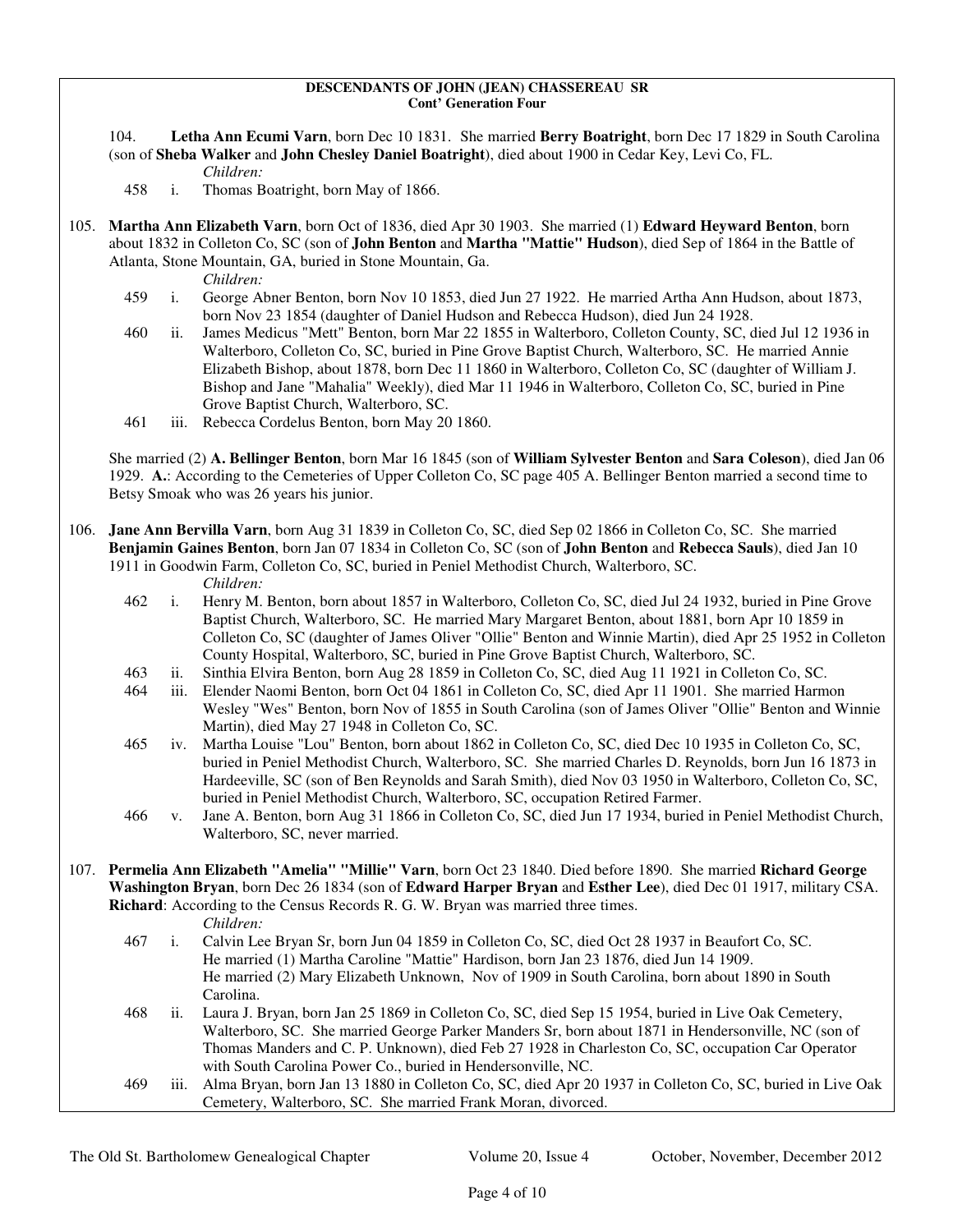- 470 iv. Richard Waldo Bryan Sr, born Apr 29 1887 in Hendersonville, Colleton Co, SC, died Nov 7 1951 in Jacksonville, Duval Co, FL, buried in Pine Grove Baptist Church, Walterboro, SC. He married Rosa A. Benton, born May 25 1884 in Colleton Co, SC (daughter of Henry M. Benton and Mary Margaret Benton), died Aug 27 1958 in Jacksonville, Duval Co, FL, buried in Pine Grove Baptist Church, Walterboro, SC.
- 109. **George J. "Johnny" Varn**, born Sep 25 1859 in Ruffin, Colleton Co, SC, died Jul 17 1927 in Colleton Co, SC, buried in Peniel Baptist Church, Islandton, SC, occupation Farmer. He married **Harriett Bishop**, born Feb 04 1865 in Barnwell County, SC (daughter of **William J. Bishop** and **Jane "Mahalia" Weekly**), died Dec 03 1947, buried in Peniel Baptist Church, Islandton, SC.

*Children:*

- 471 i. Henrietta Varn, born Mar 23 1881, died Jan 20 1906, buried in Peniel Baptist Church, Islandton, SC.
- 472 ii. Emma "Ruth" Varn, born Mar 12 1888 in Colleton Co, SC, died Sep 24 1966 in Colleton County Hospital, Walterboro, SC, buried in Peniel Baptist Church, Islandton, SC. She married Samuel Marion Jones, born Aug 11 1877, died Aug 19 1918, buried in Peniel Baptist Church, Islandton, SC.
- 473 iii. Madison Howell Varn, born Sep 11 1889 in Colleton Co, SC, died Mar 16 1968 in Silver Spring Nursing Home, Silver Spring, Md, buried Chevy Chase, Md, graduated 1912 from The Citadel, Charleston, SC. He married Bessie Mercier. Bessie: Native of Washington, DC.
- 474 iv. Harry Wade Varn Sr, born May 02 1892 in Colleton Co, SC, died Jun 23 1948 in Columbia, Richland Co, SC, buried in Live Oak Cemetery, Walterboro, SC. He married Rosalie Mixson, born Oct 05 1901 in Hampton Co, SC (daughter of William Pearson Mixson and Sallie Manker Shuman), died Sep 18 1978 in University Hospital, Augusta, GA, buried in Live Oak Cemetery, Walterboro, SC.
- 475 v. Carlotta V. "Corrie" Varn, born Sep 02 1892 in Ruffin, Colleton Co, SC, died Sep 06 1970 in Tampa, Hillsborough Co, FL. She married John L. Padgett, Nov 28 1913, died May 16 1949.
- 476 vi. John George "Gary" Varn Jr, born Feb 25 1894, died Jul 1 1951 in Columbia, Richland Co, SC, buried Live Oak Cemetery, Walterboro, SC, graduated from The Citadel, Charleston, SC, graduated Jun 1920 from The Pharmacy School of the South Carolina Medical College, Charleston, SC, military SC PM2 USNRF World War I, occupation Druggist, Owner and Operator of the Varn drug store, Columbia, SC. He married Eula Nettles, May 1 1926, born Oct 3 1905 in Colleton Co, SC (daughter of William Benjamin "Billy" Nettles and Mary Martha "Polly" Hudson), died Sep 14 1985 in Charleston, Charleston Co, SC, buried in Live Oak Cemetery, Walterboro, SC.
- 110. **Aaron Albert Varn**, born May 09 1861 in Colleton Co, SC, died Dec 30 1955 in Ruffin, Colleton Co, SC, buried in Pine Grove Baptist Church, Walterboro, SC, occupation Retired Farmer. He married (1) **Elizabeth J. "Betty" Trowell**, born Nov 11 1855 in Colleton Co, SC, died Mar 01 1903, buried in Pine Grove Baptist Church, Walterboro, SC.

- 477 i. Nellie Varn, born Jan 12 1886 in Colleton Co, SC, died Apr 30 1970 in Annie S. Jefferies Nursing Home, Walterboro, SC, buried in Greenlawn Memorial Gardens, Walterboro, SC. She married John Buist Kinard, born Dec 16 1882, died Mar 21 1963, buried in Greenlawn Memorial Gardens, Walterboro, SC.
- 478 ii. Hettie Elizabeth Varn, born Jul 04 1888 in Colleton Co, SC, died Aug 12 1973 in Colleton County Hospital, Walterboro, SC, buried Shiloh Baptist Church, Ruffin, SC. She married George Washington Bishop, born Oct 19 1880 in Colleton Co, SC (son of William Washington Bishop and Caroline Azarie Nettles), died Dec 30 1931, buried in Shiloh Baptist Church, Ruffin, SC.
- 479 iii. Martha Varn, born Mar 14 1890 in Colleton Co, SC, died May 3 1980 in Oakwood Health Care Center, Walterboro, SC, buried in Live Oak Cemetery, Walterboro, SC. She married (1) John Fairy Avant, born Nov 24 1892/5 in Colleton Co, SC (son of John Wesley Avant Jr and Ada Jane "Janie" Fisk), died Sep 23 1947 in Colleton Co, SC, buried in Live Oak Cemetery, Walterboro, SC. She married (2) Boswell Risher Ulmer Sr, Aug 4 1951, born Feb 7 1879 in Ruffin, Colleton Co, SC (son of LeGrand Guerry Ulmer and Sarah Ann Elizabeth Risher), died Nov 21 1952 in Colleton County Hospital, Walterboro, SC, buried in Live Oak Cemetery, Walterboro, SC. Boswell: "Boss" Ulmer was Colleton County Supervisor for 16 years. He was a licensed Lay Preacher of the SC Methodist Conference, a member of the Official Board of the Bethel Methodist Church in Walterboro, and a member of Bell's Lodge No 236, F&AM. 480 iv. John Harry Varn, born Jan 24 1892 in Colleton Co, SC, died Feb of 1980. He married Leila Mae Smoak, Oct
- 12 1913, born May 01 1896 in Ruffin, Colleton Co, SC (daughter of John Barnwell Smoak and Mary Jane Smoak), died Jan 07 1969 in Beaufort Hospital, Beaufort, SC, buried in Shiloh Baptist Church, Ruffin, SC.
- 481 v. Florence Helen Varn, born Nov 14 1895 in Walterboro, Colleton County, SC, died Oct 03 1971 in Colleton County Hospital, Walterboro, SC, buried in Greenlawn Memorial Gardens, Walterboro, SC. She married James Lawrence Crosby, Aug 26 1916, born Jan 11 1896 in Walterboro, Colleton Co, SC (son of Steve A.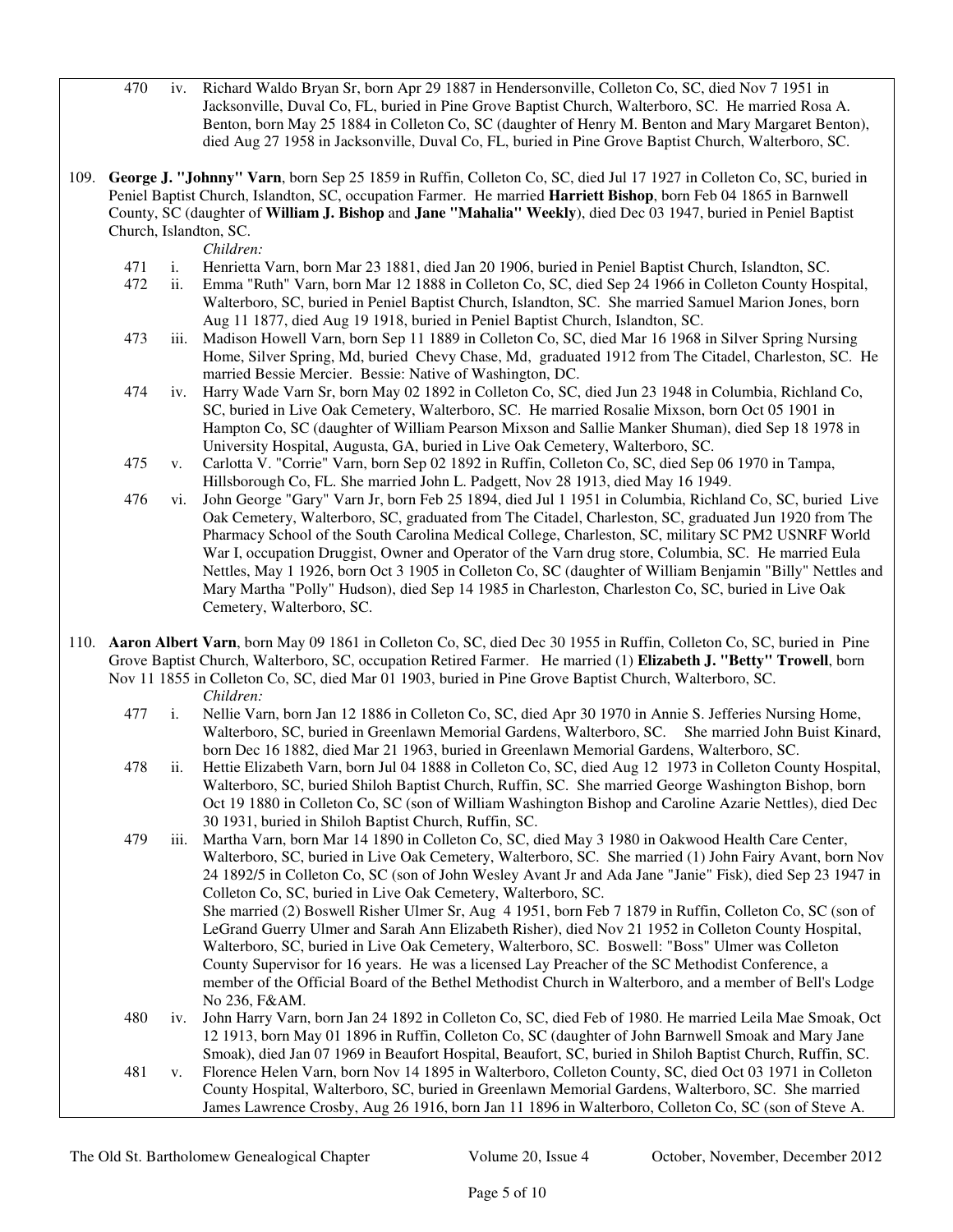Crosby and Katherine Herndon), died Jan 22 1981 in Colleton Regional Hospital, Walterboro, SC, buried in Greenlawn Memorial Gardens, Walterboro, SC, occupation Retired Logging Contractor.

 He married (2) **Mary Elizabeth Crosby**, born Dec 23 1881 in Colleton Co, SC (daughter of **Elias Crosby** and **Rebecca Laricy**), died Jun 14 1916, buried in Pine Grove Baptist Church, Walterboro, SC. **Mary**: Death Certificate of Mary E. Varn shows birth date as Dec 24 1883.

*Children:*

- 482 vi. Infant Son Varn, born May 08 1907, died May 08 1907, buried in Pine Grove Baptist Church, Walterboro, SC.
- 483 vii. Infant Daughter Varn, born before 1910, died before 1910.
- 484 viii. Tessie Mae Varn, born Sep 08 1913, died May 06 2008 in El Paso, Texas. She married Cecil Jerome Ward, Mar 07 1934.

111. **Berry Lawton Varn**, born Mar 21 1863 in Ruffin, Colleton Co, SC, died Oct 31 1932 in Colleton Co, SC, buried in Peniel Baptist Church, Islandton, SC. He married **Mary Frances "Fannie" Murdaugh**, born Mar 26 1867 in Islandton, Colleton Co, SC (daughter of **William Francis Murdaugh** and **Mary Annie Godley**), died Jul 23 1957 in Colleton County Hospital, Walterboro, SC, buried in Peniel Baptist Church, Islandton, SC.

*Children:*

- 485 i. Mamie Gertrude Varn, born Mar 20 1890 in Colleton Co, SC, died Jun 26 1937 in Colleton Co, SC, buried in Peniel Baptist Church, Islandton, SC. She married J. W. Stone.
- 486 ii. Cora Lee Varn, born May 09 1891 in Ruffin, Colleton Co, SC, died May 25 1965 in Columbia Hospital, Columbia, SC, buried in Peniel Baptist Church, Islandton, SC.
- 487 iii. Flossie Varn, born Jul 01 1897 in Walterboro, Colleton Co, SC, died Oct 14 1986. She married Walter Madison "Jack" Dent, 1929.
- 488 iv. Berry Earl Varn, born Aug 06 1903, died Oct 07 1905, buried in Peniel Baptist Church, Islandton, SC.
- 112. **Rebecca Laro Varn**, born Jan 6 1864 in Colleton Co, SC, died May 6 1946 in Colleton Co, SC, buried in Doctor's Creek Baptist Church, Walterboro, SC. She married **Medicus Wyman "Doc" Breland**, about 1879/80, born Oct 30 1853 in Colleton Co, SC (son of **Charles John William Breland** and **Susan Cone**), died Nov 29 1920, buried in Doctor's Creek Baptist Church, Walterboro, SC.

- 489 i. Mollie Adora Breland, born Apr 29 1881 in Colleton Co, SC, died Feb 11 1948 in Islandton, Colleton Co, SC, buried in Doctor's Creek Baptist Church, Walterboro, SC. She married Cary Lee Harrison, born May 28 1883 in Colleton Co, SC (son of James "Jim" Harrison and Laura Walker), died Feb 11 1948 in Colleton Co, SC, buried in Doctor's Creek Baptist Church, Walterboro, SC.
- 490 ii. LaGatsie "Gattie" Breland, born Oct 27 1882 in Colleton Co, SC, died Jul 27 1955 in Savannah, Chatham Co, GA, buried in Doctor's Creek Baptist Church, Walterboro, SC. She married Milford Jefferson Sanders Sr, Oct 11 1908, born Mar 24 1884 in Colleton Co, SC (son of Aaron Rice Sanders and Unknown Guess), died Apr 19 1934 in Georgetown Co, SC, buried in Doctor's Creek Baptist Church, Walterboro, SC.
- 491 iii. Wallace Henry "Judge" Breland, born Jul 10 1884 in Colleton Co, SC, died Mar 20 1967 in Colleton Co Hospital, Walterboro, SC, buried in Doctor's Creek Baptist Church, Walterboro, SC, occupation Retired merchant and farmer. He married Mary Louise "Mamie" Herndon, Jan 8 1905, born Apr 5 1885 in Colleton Co, SC (daughter of John Erwin Herndon and Angella E. "Angie" Breland), died Feb 10 1966 in Ruffin, Colleton Co, SC, buried in Doctor's Creek Baptist Church, Walterboro, SC.
- 492 iv. William Dawson Breland, born Sep 9 1887 in Colleton Co, SC, died Sep 20 1945 in EsDorn Hospital, Walterboro, SC, buried in Doctor's Creek Baptist Church, Walterboro, SC. He married Olive Myrtie Hudson, born Aug 16 1898 in Colleton Co, SC (daughter of Henry Richard Asbury Hudson and Alice Valentia Breland), died Nov 24 1979 in Colleton Regional Hospital, Walterboro, SC, buried in Doctor's Creek Baptist Church, Walterboro, SC.
- 493 v. Ottie Mae or Sanders Breland, born Aug 07 1889 in South Carolina, died Oct 11 1915 in Colleton Co, SC. According to the death certificate of Ottie Sanders Breland she was married (husbands name not given). Information on the death certificate was given by Dr. Riddick Ackerman of Walterboro, SC. There are two death certificates for Ottie Breland, #19641 under Ottie Sanders Breland and the other under Ottie Mae Breland Harrison #21458a. Both certificates have the same parents. Not only are there two death certificates but the death date in the Cemeteries of Upper Colleton Co, SC (see Page 477) has the wrong death date (possibly read wrong or a typographical error. Death date Oct 11 1945 should be Oct 11 1915. Could it be that the doctor submitted a corrected certificate, thus giving Ottie Breland Harrison two death certificates? She married Joseph Cleveland Harrison, Aug 05 1906, born Oct 18 1888 (son of James "Jim" Harrison and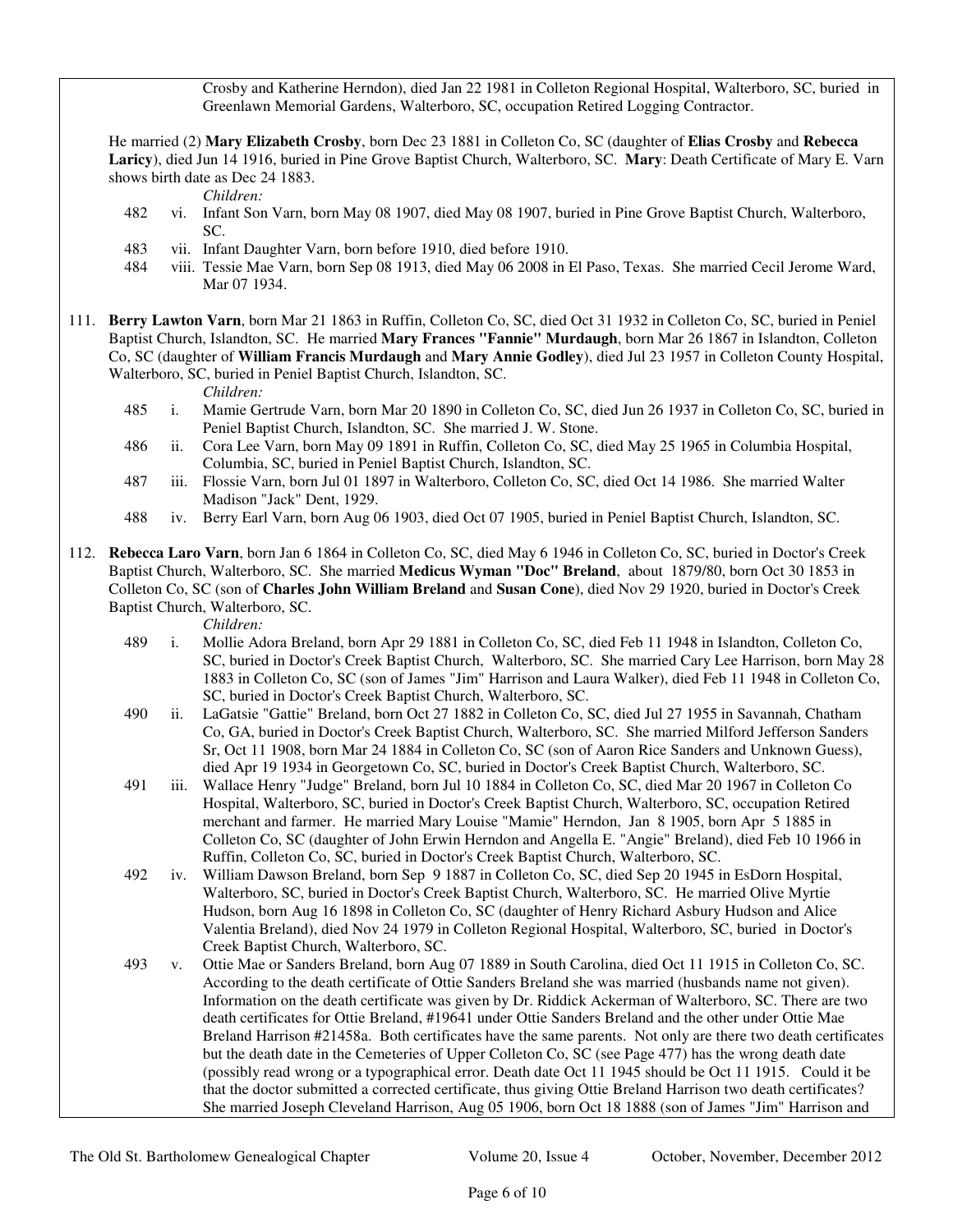Laura Walker), died Dc 22 1956, buried in Doctor's Creek Baptist Church, Walterboro, SC, military Veteran of World War I.

- 494 vi. Mary Ann Breland, born Mar 13 1891, died Jan 04 1962, buried in Doctor's Creek Baptist Church, Walterboro, SC. She married Joseph Franklin Connelly Sr, born Oct 10 1886 in Colleton Co, SC (son of Nelson G. Connelly and Polly Varnadoe), died Jun 20 1961 in Colleton County Hospital, Walterboro, SC, buried in Doctor's Creek Baptist Church, Walterboro, SC, occupation Retired Farmer.
- 495 vii. Martha "Mattie" Breland, born Mar 13 1891 in Colleton Co, SC, died Sep 2 1977 in Candler Hospital, Savannah, Chatham Co, GA, buried in Doctor's Creek Baptist Church, Walterboro, SC. She married (1) Jasper Loyless Benton, born Mar 22 1886, died May 05 1938 in Savannah, Chatham Co, GA, buried in Doctor's Creek Baptist Church, Walterboro, SC. She married (2) W. E. Smith.
- 496 viii. Wilma Georgia Breland, born Feb 22 1894 in Colleton Co, SC, died Jan 14 1965 in Colleton County Hospital, Walterboro, SC, buried in Doctor's Creek Baptist Church, Walterboro, SC. She married John Marshall Adams, born Jan 27 1882 in Washington Co, GA (son of J. M. Adams and Martha Clark), died May 04 1948 in Colleton Co, SC, buried in Doctor's Creek Baptist Church, Walterboro, SC.
- 497 ix. Julius Augustus Breland Sr, born Dec 29 1895 in Colleton Co, SC, died Oct 8 1949 in Green Pond, Colleton Co, SC, buried in Doctor's Creek Baptist Church, Walterboro, SC. He married Jane Rebecca Smith, Nov 15 1914, born Dec 3 1892 (daughter of James Madison "Jim" Smith and Mary Jane Carter), died Jun 30 1963, buried in Doctor's Creek Baptist Church, Walterboro, SC.
- 498 x. Montague Herring "Doc" Breland, born May 9 1900 in Colleton Co, SC, died Oct 15 1973 in Colleton County Hospital, Walterboro, SC, buried in Doctor's Creek Baptist Church, Walterboro, SC, occupation Retired salesman from Lyons Furniture Company. He married (1) Bessie Pearl "Betty" Woodcock, Jul 22 1923 in Savannah, Chatham Co, GA, born Mar 02 1905 in Bulloch Co, GA, died Nov 10 2000 in Florence Co, SC. He married (2) Lillie Mae Brickle, Jul 13 1947, born Jul 15 1899 in Orangeburg Co, SC (daughter of John M. Brickle and Essie Smoak), died Mar 18 1979 in Williamsburg Nursing Home, Sumter, SC, buried in Doctor's Creek Baptist Church, Walterboro, SC.
- 499 xi. Minnie Lee Breland, born Nov 30 1905 in Colleton Co, SC, died Aug 23 1962 in Medical College Hospital, Charleston, SC, buried in Doctor's Creek Baptist Church, Walterboro, SC.
- 500 xii. Carrie Mae Breland, born Nov 30 1905 in Colleton Co, SC, died Dec 10 1976 in St Francis Hospital, Charleston, SC, buried in Black Creek Baptist Church, Walterboro, SC. She married David "Berkley" Breland, Oct 30 1937 in Walterboro, Colleton Co, SC, born Sep 29 1906 in Colleton Co, SC (son of David Edward Breland and Sara Ellen "Sally" Spell), died Dec 25 1987 in Colleton Regional Hospital, Walterboro, SC, buried in Black Creek Baptist Church, Walterboro, SC.
- 501 xiii. Stetson L. Breland, born Feb 07 1907 in Colleton Co, SC, died Dec 13 1969 in Colleton County Hospital, Walterboro, SC, buried in Doctor's Creek Baptist Church, Walterboro, SC, occupation Retired farmer and substitute mail carrier.
- 502 xiv. Lona Tillman Breland. She married L. A. Powell.
- 503 xv. Susie Estelle Breland. She married G. Simms O'Neal.
- 115. **Lillie E. Varn**, born Oct 25 1868, died Nov 12 1935, buried in Peniel Baptist Church, Islandton, SC. She married **Peter Charlie Crosby**, about 1889, born Feb 04 1867 (son of **James Daniel "Dan" Crosby** and **Mary "Elizabeth" Godley**), died Nov 08 1928, buried in Peniel Baptist Church, Islandton, SC.
	- *Children:* 504 i. Leila V. Crosby, born Dec 18 1889, died Dec 22 1917, buried in Peniel Baptist Church, Islandton, SC.
	- 505 ii. Marion "Josephine" Crosby, born Jan 1 1892 in Colleton Co, SC, died Jan 18 1981 in Colleton Regional Hospital, Walterboro, SC, buried in Bethel Methodist Church, Ruffin, SC. She married Henry "Lucas" Breland, Dec 29 1940, born Mar 5 1905 in Colleton Co, SC (son of Henry Frank Breland and Ella J. Crosby), died Jan 3 1977 in Ruffin, Colleton County, SC, buried in Bethel United Methodist Church, Ruffin, SC, occupation Retired farmer.
	- 506 iii. Allie Mae Crosby, born Feb 14 1894 in South Carolina, died Feb 04 1968 in Chatham Co, GA, buried in Pine Grove Baptist Church, Walterboro, SC. She married Ivey L. Benton, about 1912, born about 1885 in South Carolina (son of Henry M. Benton and Mary Margaret Benton), died Nov 29 1939 in Chatham Co, GA, buried in Pine Grove Baptist Church, Walterboro, SC.
	- 507 iv. Etha B. Crosby, born Mar of 1897 in South Carolina, died Nov 21 1943 in New York. Etha B. Crosby shows as (Etta Crosby) on probate records. She married Beneditto "Bennie" Agugliaro, Mar 22 1919, born about 1897 in Italy, died Nov 21 1943 in New York. Beneditto: Beneditto Agugliaro (spelled on Probate records as Agngliaso) Living with or next door to Mike age 60 and Rose age 50 Agugliaso (we might assume that this is the mother and father of Beneditto (could be spelled Benedetto) Bennie Agugliaro.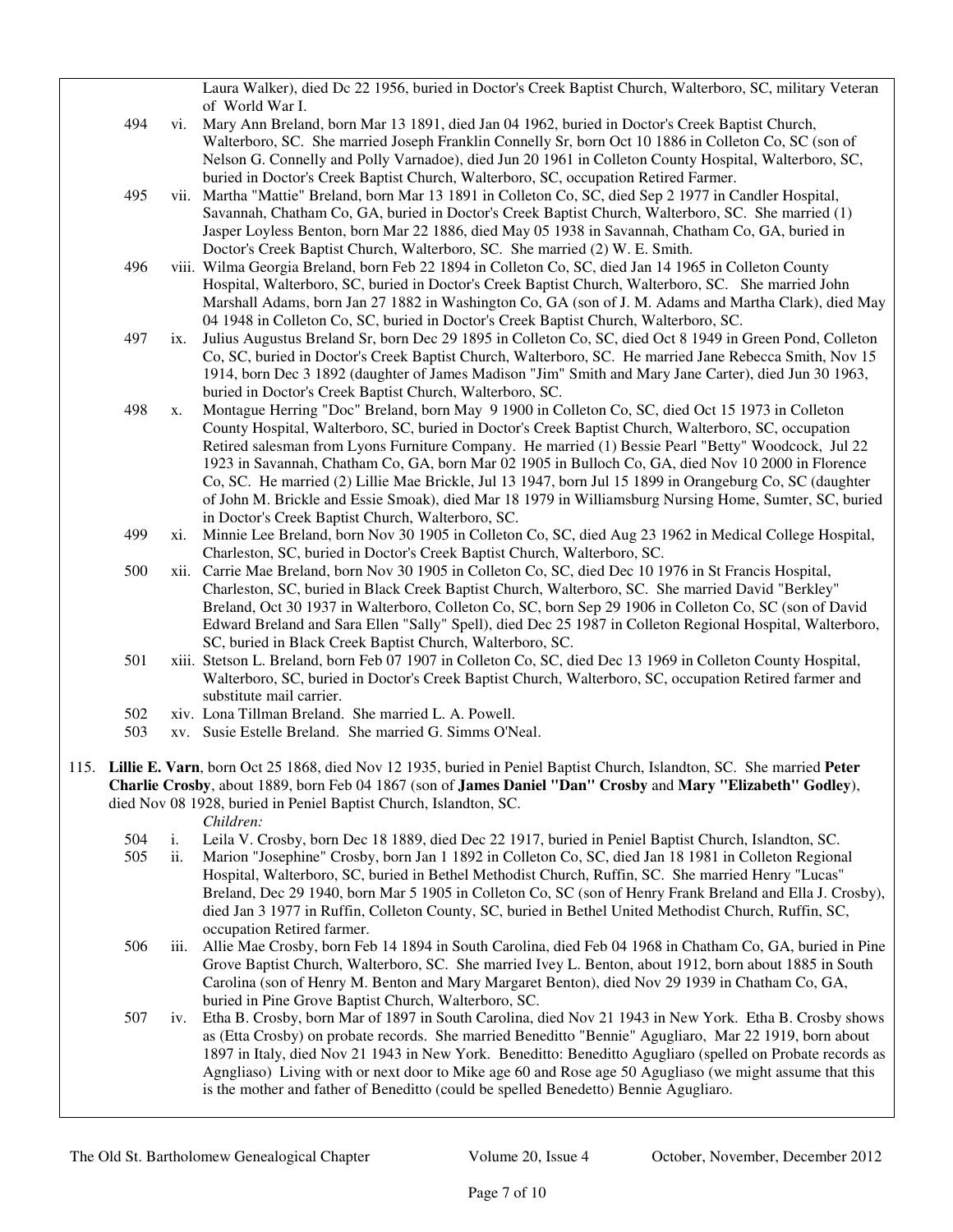116. **Phillip Mathew Varn**, born Jan 3 1871 in Colleton Co, SC, died Feb 09 1948 in Colleton Co, SC, buried in Live Oak Cemetery, Walterboro, SC, occupation Retired from Gulf Oil Corp/Farmer. He married **Mary "Elizabeth" Griffin**, born Aug 20 1872 in Colleton Co, SC (daughter of **Joe O. Griffin** and **Sarah Wesley**), died Jan 28 1946, buried in Live Oak Cemetery, Walterboro, SC.

*Children:*

- 508 i. Erma Urel Varn, born Jun 24 1901 in South Carolina, died Aug 17 1925, buried in Jerusalem United Methodist Church Cemetery, Elloree, SC. She married John David "Bass" Shuler Jr, Apr 15 1918, born Apr 18 1890 (son of John David Shuler Sr and Cecilia Martha "Celie" Wamer), died Jan 11 1951, buried in Jerusalem Cemetery, Elloree, SC.
- 509 ii. Pearl Varn, born Nov 5 1904 in Colleton Co, SC, died Sep 11 1967 in Roper Hospital, Charleston, SC, buried in Live Oak Cemetery, Walterboro, SC. She married John Marshall Lee Sr.
- 510 iii. Lillie May Varn, born Oct 26 1907 in Colleton Co, SC, died Dec 16 1987, buried in Live Oak Cemetery, Walterboro, SC. She married Francis Russell "Frank" Sires, died before 1987.
- 511 iv. Daniel Park Varn, born Sep 23 1913, died Sep 2 1916, buried in Peniel Baptist Church, Islandton, SC.
- 117. **Louis V. Varn**, born Nov 15 1887, died Mar 10 1915. He married **Nora Maggie Bell Lynch** (daughter of **William A. E. Lynch** and **Laura Judy**).

#### *Children:*

- 512 i. Harvey Conious Varn, born Dec of 1908 in Reevesville, Dorchester Co, SC, died May of 1909, buried in Reevesville Baptist Church, Reevesville, SC.
- 513 ii. Sadie Mae Varn, born Dec 01 1912 in St George, Dorchester Co, SC, died May 26 2003 in Summerville, Dorchester Co, SC, buried in St George Cemetery, St George, SC. She married William Thomas Spivey, Jun 15 1929, born Jan 06 1910 in Whiteville, NC (son of Clarence Richardson Spivey and Mary Love Watkins), died Sep 01 1956 in St George, Dorchester Co, SC, buried in St George Cemetery, St George, SC.
- 514 iii. Louis Guy Varn Sr, born Jul 17 1915, died Jul 23 1980 in Cross, SC, buried in Carolina Memorial Gardens, North Charleston, SC. He married Doris "Corine" Judy, Mar 21 1937, born Oct 27 1918 in St George, Dorchester Co, SC (daughter of Bertie Judy and Mary Edna Traxler), died Dec 19 1989 in Charleston Co, SC, buried in Carolina Memorial Gardens, North Charleston, SC. Doris: Married a second time to a Mr. Moore.
- 118. **John Varn**, born Sep 03 1892 in South Carolina, died Dec 21 1950 in St George, Dorchester Co, SC, buried in St George Cemetery, St George, SC, military Pvt 9th Construction Co AS Veteran of World War I. He married **Ruth Irene Leonard**, born May 20 1898, died Dec 15 1976, buried in St George Cemetery, St George, SC. *Children:*
	- 515 i. Randel Leroy Varn, born about 1923 in St George, Dorchester Co, SC.
	- 516 ii. John Allen Varn, born May 17 1925 in St George, Dorchester Co, SC, died Mar 12 2004 in Orangeburg Co, SC. He married Gladys S. Unknown.
	- 517 iii. Bertha Ellen Varn, born Jun 22 1932 in Dorchester Co, SC, died Apr 30 2001 in Orangeburg Co, SC, buried in St George Cemetery, St George, SC. She married Unknown Suit.
- 119. **Frank David Varn Sr**, born Jan 16 1895, died Oct 31 1970, buried in Two Mile Swamp Baptist Church Cemetery, Bamberg, SC. He married **Mary Judy**, born Sep 03 1897, died Feb 06 1979, buried in Two Mile Swamp Baptist Church Cemetery, Bamberg, SC.

*Children:*

- 518 i. Bennie Clifton Varn, born Jul 09 1920, died Mar 18 1969, buried in Two Mile Swamp Baptist Church Cemetery, Bamberg, SC.
- 519 ii. Frank David Varn Jr, born Jul 27 1924, died Jun 29 1996, buried in Two Mile Swamp Baptist Church Cemetery, Bamberg, SC.
- 520 iii. Joe Leroy Varn, born about 1927 in Orangeburg Co, SC, died May of 1978 in Orangeburg Hospital, Orangeburg, SC, buried in Denmark Cemetery, Denmark, SC. He married Dorothy Johnston.
- 521 iv. Lawrence Odell Varn. He married Martha Wannamaker, born Nov 29 1934 in Cope, SC (daughter of George D. Wannamaker and Florie Murphy), died Oct 22 2004 in Regional Medical Center, Orangeburg, SC, occupation Retired Orangeburg City Schools.
- 522 v. Maggie Varn. She married Unknown Jackson.
- 121. **Harry Varn**, born Jun 10 1898, died Aug 23 1942, buried in St George Cemetery, St George, SC, military First World War Veteran. He married **Hattie Rickenbaker**, born Oct05 1897, died Mar 07 1953, buried in St George Cemetery, St George, SC.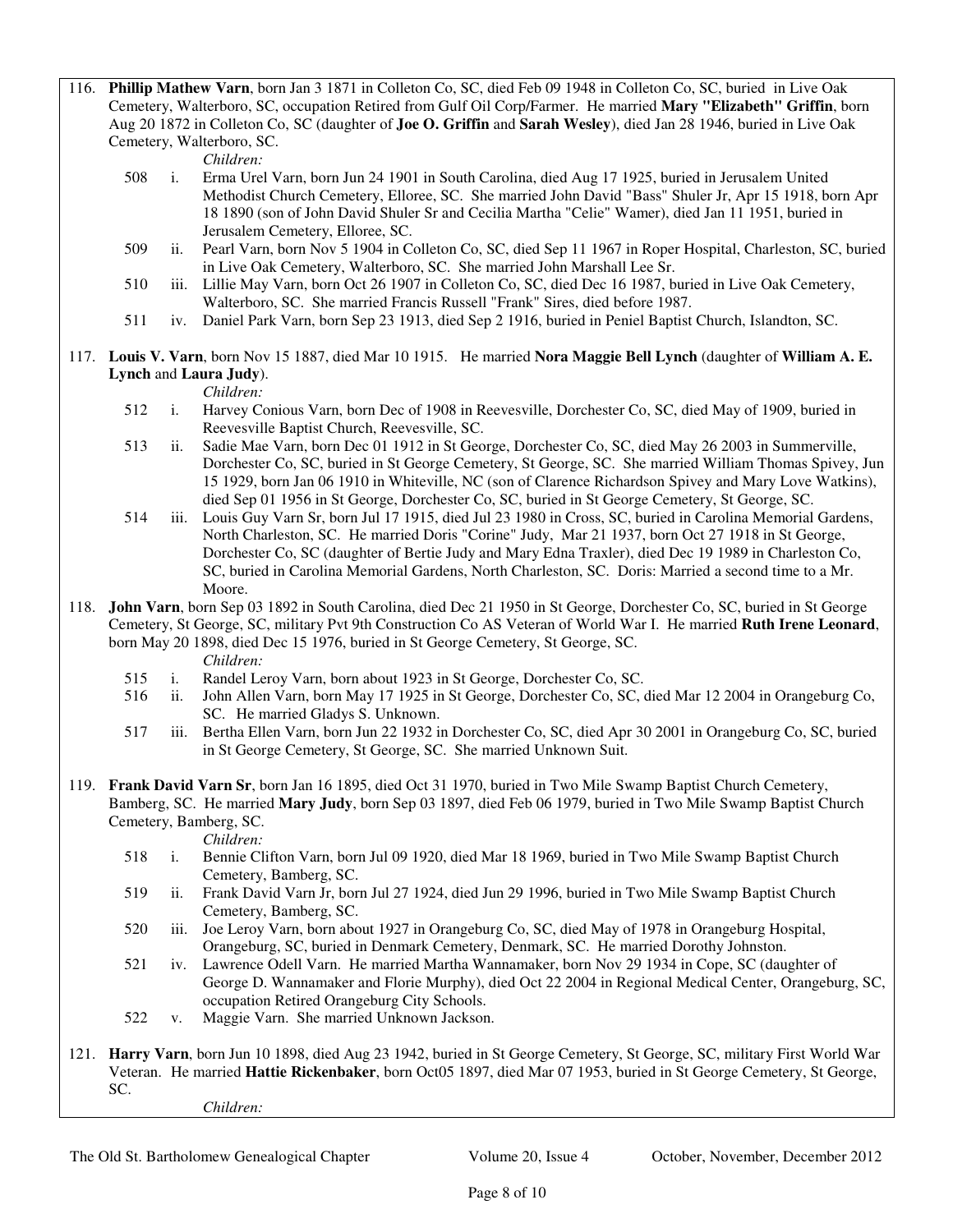- 523 i. Wilbur C. "Dusty" Varn, born Nov 14 1921, died Mar 08 2002 in Charleston Co, SC. He married Helen Burgin, born about 1929 (daughter of Winslow Davidson Burgin and Ethel Roberts), died May 18 2004 in Gastonia, Gaston Co, NC.
- 122. **James Varn**, born Aug 11 1893, died Sep of 1974 in Orangeburg Co, SC. He married **Mattie "Ethel" Leonard**, about 1916, born Nov 17 1899, died Oct of 1975 in Branchville, Orangeburg Co, SC.

*Children:*

- 524 i. Ruby Winnifred Varn, born about 1920 in South Carolina.
- 525 ii. James Varn Jr, born Nov of 1929 in South Carolina.
- 125. **Henry Varn**, born Aug 19 1912 in Dorchester Co, SC, died May 18 2002 in Charleston Co, SC, buried in Riverview Memorial Park, Charleston, SC, military United States Navy Veteran of World War II, occupation 30 years Retired Machinist for Army Depot. He married (1) **Unknown Bowick**.
	- *Children:*
	- 526 i. Vonceil Varn. She married John Mansolf.
	- 527 ii. Christine Varn. She married Curtis S. Driggers, occupation Col.

 He married (2) **Marjorie Mole**, born Dec 28 1923 in Hampton Co, SC (daughter of **Calvin Wyman Mole** and **Susie Harriott**).

126. **Elizabeth Richards Varn**, born Sep 04 1833, died Mar 03 1917 in Bamberg Co, SC, buried in Colston Branch Baptist Church, Bamberg, SC. She married **William Thomas Beard**, born Jun 29 1838 in South Carolina, died May 02 1915 in Bamberg Co, SC, buried in Colston Branch Baptist Church, Bamberg, SC.

*Children:*

- 528 i. Rebecca Beard, born about 1866 in Colston Community, Bamberg Co, SC. She married Richard Carter, born in Hampton Co, SC.
- 529 ii. Hattie Cameron Beard, born Jan 11 1869 in Bamberg Co, SC, died Sep 14 1962, buried in Old Bethesda Church, Bamberg, SC. She married John "Robert" Morris, born May 12 1853 in Bamberg Co, SC (son of John Robert Morris and Elizabeth Creech), died Mar 19 1928.
- 530 iii. Benjamin Franklin "Frank" Beard, born Oct 05 1870 in Bamberg Co, SC, died Nov 04 1954. He married Mary Evangeline "Vergie" Barnes, born Dec 23 1868 (daughter of Oliver C. Barnes and Adeline Rivers), died Oct 03 1951, buried in Hickory Grove Baptist Church, Hampton, SC.
- 531 iv. Angus Perry Beard, born Dec of 1875, died Nov of 1961. He married Annie Lee Smoak, born Dec 5 1876 in Bamberg Co, SC (daughter of James T. "Jim" Smoak and Hattie Bessinger), died Jan 14 1948 in St Francis Infirmary, Charleston, SC, buried in Columbia, Richland County, SC.
- 127. **May "Harriett" Cummings Varn**, born about 1835, died before Jan 1869. According to the Varn Family Tree Harriett Varn married George W. Bishop. According to the Bishop Book page 184 George William Bishop married Mrs. May Harriet Cummings Varn age 25. 1. All children listed in 1860 Census under George and May H. Bishop are from his 1st marriage. 2. The first child for George and May Harriett was Charles Hansford Bishop containing the name of her father. Could it be that the Varn Family Tree is correct? We are going to go with the assumption that May Harriet Cummings Varn was the daughter of Hansford Duncan Varn and Viney McMillan. She married **George William Bishop**, Feb 12 1860, born Dec 04 1822, buried in Old Copeland Cemetery, Ehrhardt, SC.

- 532 i. Charles Hansford Bishop, born Oct 16 1862 in Ehrhardt, Bamberg Co, SC, died Nov 16 1940 in Ehrhardt, Bamberg Co, SC, died in St John's Baptist Church, Ehrhardt, SC. He married Lula Virginia Hiers, about 1890, born Sep 16 1873 in Ehrhardt, Bamberg Co, SC (daughter of Nathan Thomas Hiers and Martha Ann Chassereau), died Mar 09 1960 in Ehrhardt, Bamberg Co, SC, buried in St John's Baptist Church, Ehrhardt, SC.
- 533 ii. Ella Catherine Bishop, born about 1864, died before 1900, buried in Harmony Presbyterian, Crocketville, SC. She married (2) Charles M. Owens, 891, born Apr of 1870, died about 1932, buried in Harmony Presbyterian, Crocketville, SC.
- 534 iii. Manda "Anna" Bishop, born May 17 1866 in Barnwell Co, SC, died Nov 26 1937 in Meggets, Charleston County, SC, buried in Williams Cemetery, Colleton Co, SC. She married George Washington "Bud" Warren, Aug 02 1885, born Jun 29 1849 in Colleton Co, SC, died Sep 14 1916 in Williams, Colleton Co, SC, buried in Williams, Colleton Co, SC.
- 535 iv. Perry Bishop, born about 1867, died young.